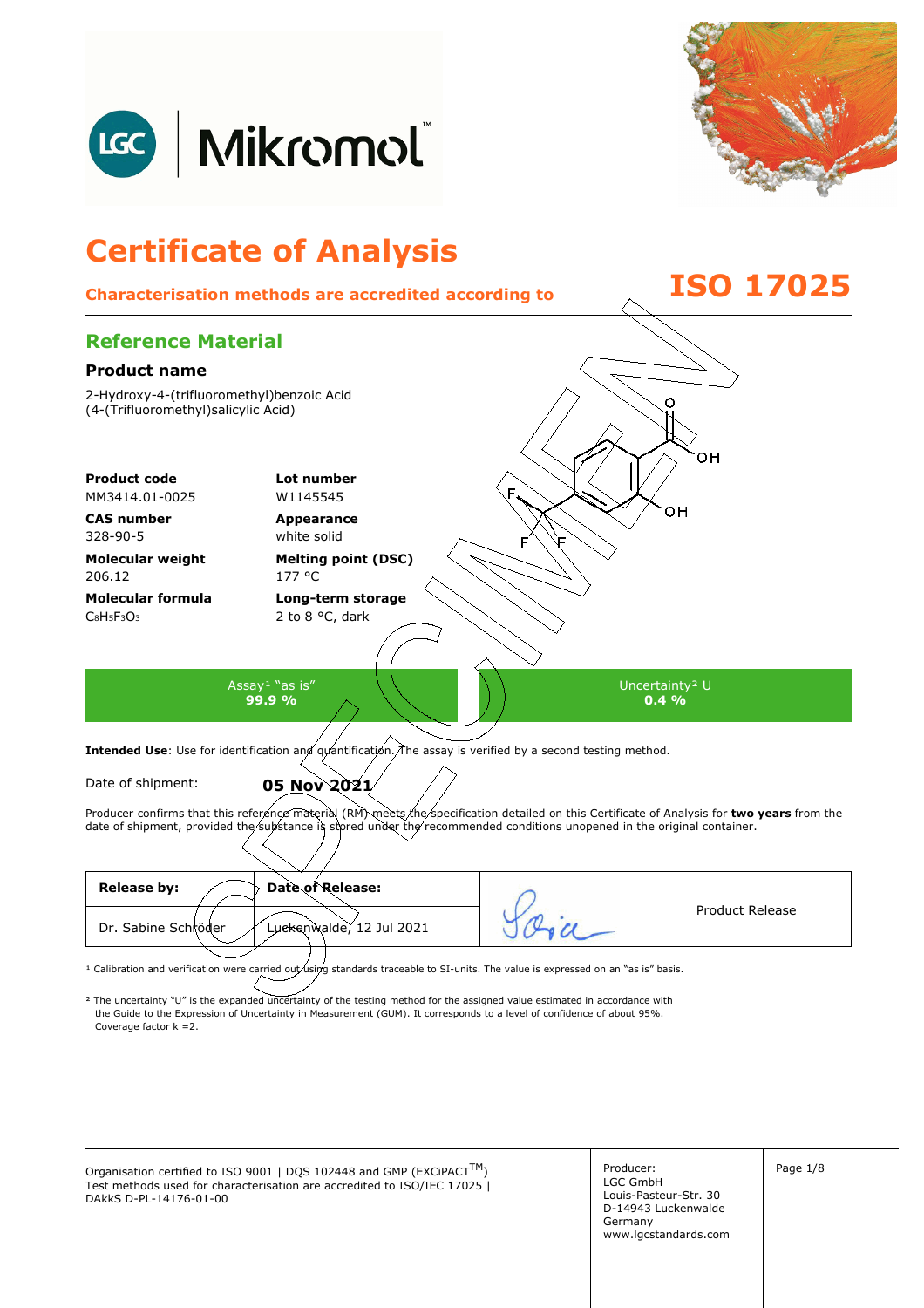

#### **Product information**

This RM is intended for laboratory use only and is not suitable for human or animal consumption. This RM conforms to the characteristics of a primary standard as described in the ICH Guidelines. The values quoted in this Certificate of Analysis are the producer's best estimate of the true values within the stated uncertainties and based on the techniques described in this Certificate of Analysis. The characterisation of this material was undertaken in accordance with the requirements of ISO/IEC 17025. The identity is verified by data from international scientific literature.

## **Storage and handling**

Before usage of the RM, it should be allowed to warm to room temperature. No drying is required, as assigned values are already corrected for the content of water and other volatile materials.

Reference Material quality is controlled by regularly performed quality control tests (retests).

## **Further content**

Assigned value Purity Identity Revision table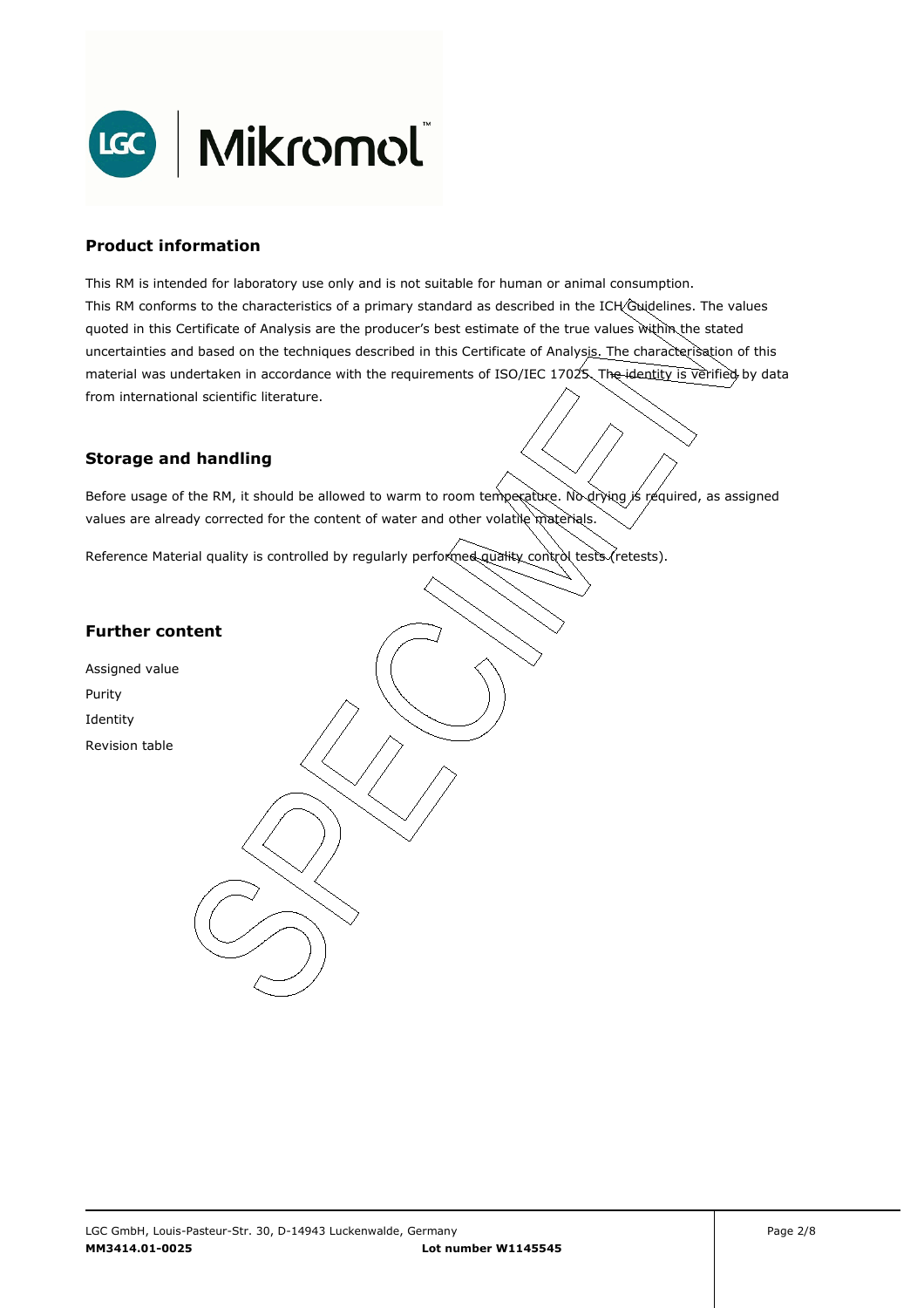

# **Assigned value**

#### **Assay "as is": 99.92 %; U = 0.43 %**

The assay "as is" is assessed by carbon titration of elemental analysis and is equivalent to the assay based on the The verified result lies inside our acceptance criteria, i.e. less than 1.0 % difference to assay assigning technique. not-anhydrous and not-dried substance. The assay is verified by 100% method/mass-balance)

For quantitative applications, use the assay as a calculation value on the  $\gamma$  as is basis". The uncertainty of the assay can be used for estimation/calculation of measurement uncertainty.

#### **Method 1: Value assigning technique - carbon titration of elemental analysis**

percentage carbon found in relation to percentage carbon as calculated for molecular formula

99.92 %; U = 0.43 %

99.69 %

**Results** (mass fraction, **n = 3**)

**Method** 

**Result Method 2: Value verifying technique - 100% method 100% method (mass balance) with chromatographic purity by HPLC** 

The calculation of the 100% method follows the formula:

Purity (%) Assay (%) = (100 % - volatile contents (%)  $\chi$  / 100 %

Volatile contents are considered as absolute contributions and purity is considered as relative contribution.

Inorganic residues are excluded by additional tests.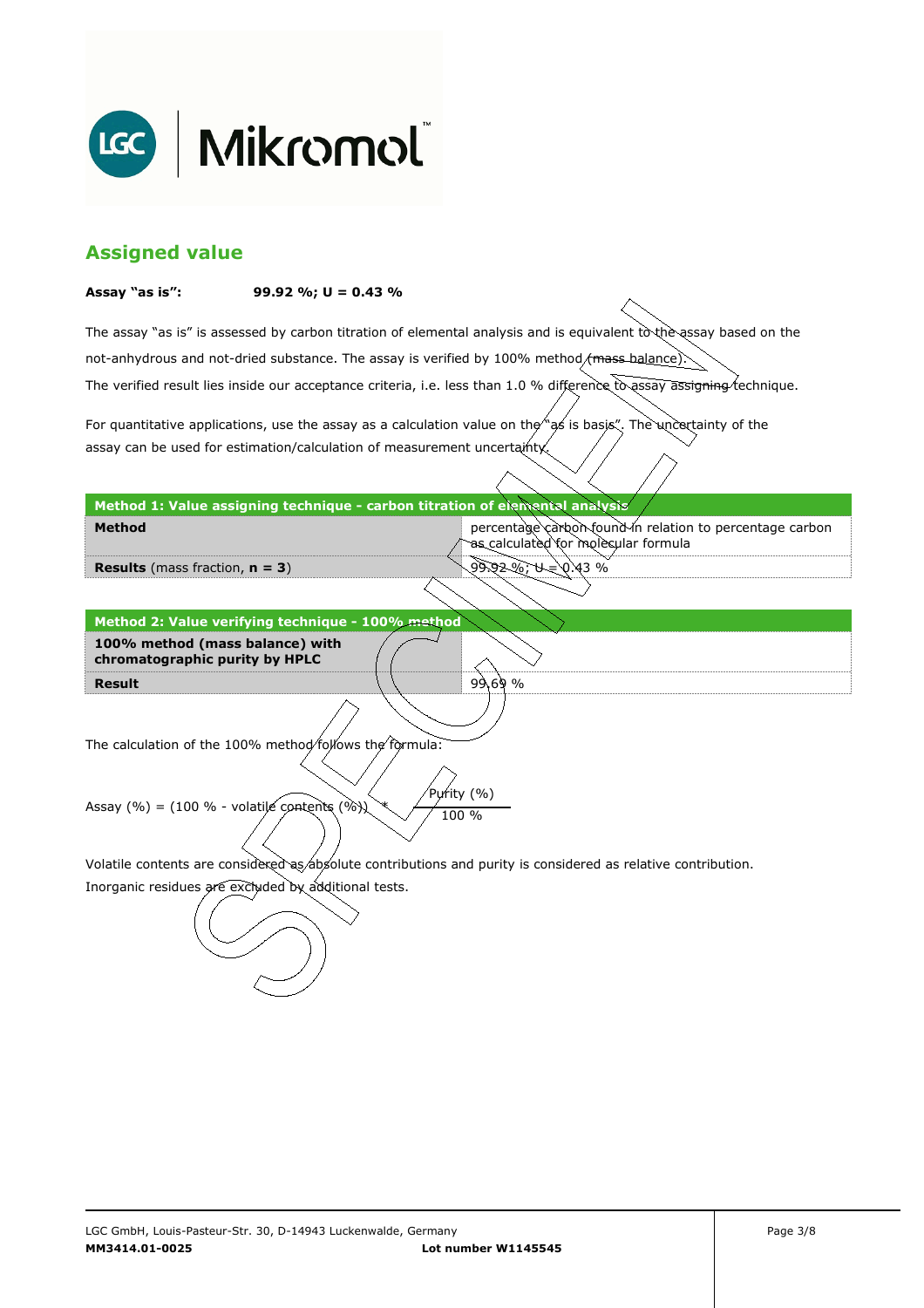

# **Purity**

**Purity by High Performance Liquid Chromatography (HPLC)** 

| <br>. <b>.</b>                                                     |                                                                  |  |
|--------------------------------------------------------------------|------------------------------------------------------------------|--|
| <b>HPLC Conditions:</b>                                            |                                                                  |  |
| Column                                                             | Cortecs UPLC C18+; 1.6 $\mu$ m, $\frac{35}{2}$ $\frac{20}{1}$ mm |  |
| <b>Column temperature</b>                                          | 40 °C                                                            |  |
| <b>Detector</b>                                                    | DAD, 205 nm <sup>2</sup>                                         |  |
| Injector                                                           | Auto 1 µl; 0.074 mg/ml in Acetonitrile                           |  |
|                                                                    |                                                                  |  |
| <b>Flow rate</b>                                                   | $0.5 \text{ mK}$ min                                             |  |
| <b>Phase A</b>                                                     | Water, 0.1% MCOOH                                                |  |
| <b>Phase B</b>                                                     | Acetonitrile, 0.1% HCOOH                                         |  |
| <b>Gradient program</b>                                            | 0-1 min A/B 98/2                                                 |  |
|                                                                    | 1-4 min A/B to 2/98                                              |  |
|                                                                    | 4-5 min A/B to 98/2/                                             |  |
|                                                                    | $5 - 6$ min A/B 98/2 (v/v)                                       |  |
|                                                                    |                                                                  |  |
| HPLC chromatogram and peak table                                   |                                                                  |  |
|                                                                    |                                                                  |  |
|                                                                    |                                                                  |  |
| 897                                                                |                                                                  |  |
| 800                                                                |                                                                  |  |
| 700-                                                               |                                                                  |  |
| 600-                                                               |                                                                  |  |
| $500 -$                                                            | 3,80 Substance                                                   |  |
| $400 -$                                                            |                                                                  |  |
| $300 -$                                                            |                                                                  |  |
| Absorbance [mAU]                                                   |                                                                  |  |
| $200 -$                                                            |                                                                  |  |
| $100 -$                                                            |                                                                  |  |
| $\mathbf 0$                                                        |                                                                  |  |
| $-100 -$                                                           |                                                                  |  |
| $-200$                                                             |                                                                  |  |
| $-300$                                                             |                                                                  |  |
| $-404 -$                                                           |                                                                  |  |
| 1,00<br>2,00<br>2,50<br>0,50<br>1,50<br>3,00<br>0,00<br>Time [min] | 3,50<br>4,00<br>4,50<br>5,00<br>5,50<br>6,00                     |  |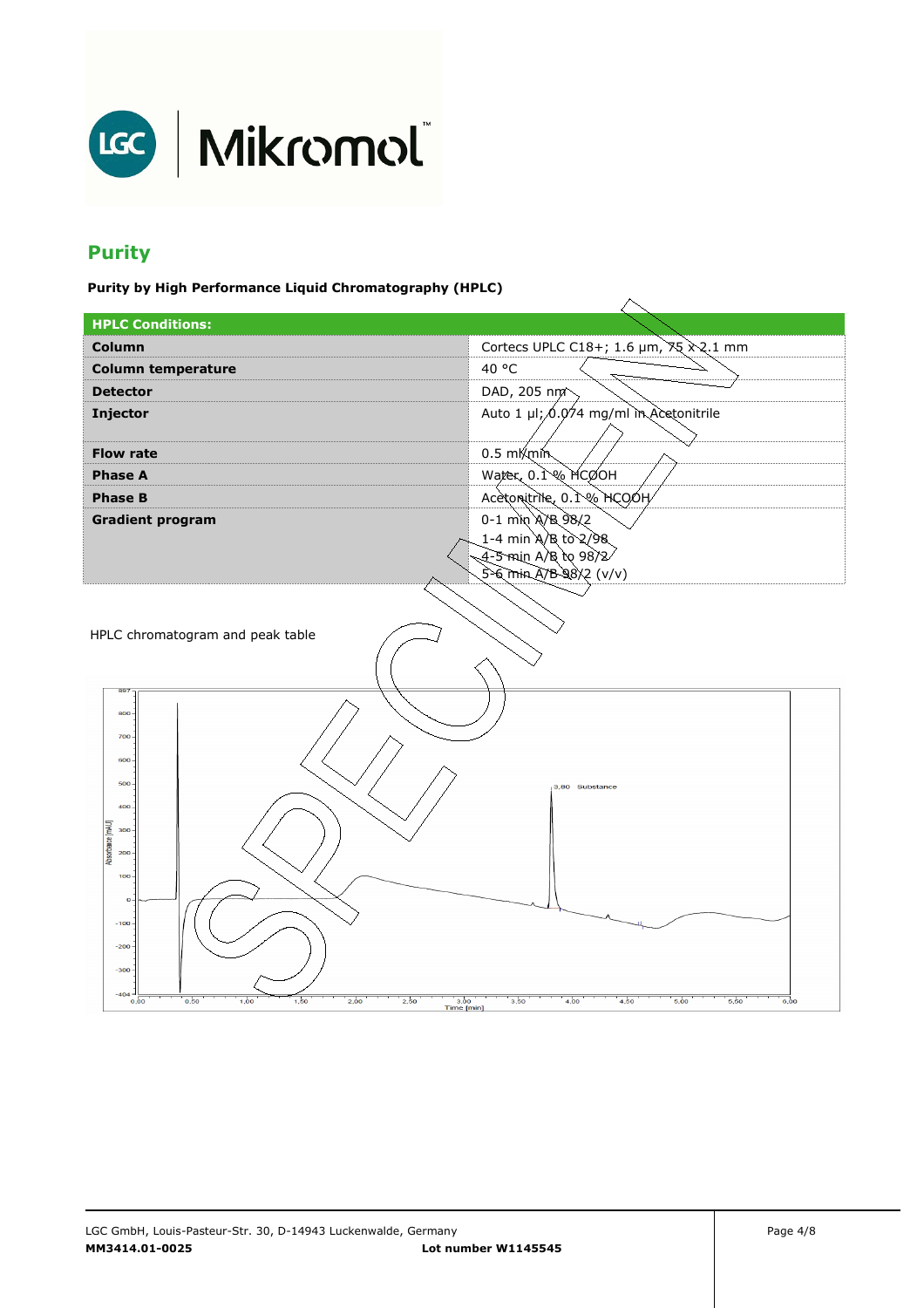

| Area percent report - sorted by signal |                       |         |        |
|----------------------------------------|-----------------------|---------|--------|
| PK#                                    | <b>Retention time</b> | Area    | Area % |
|                                        | 3.801                 | 17.4033 | 99.71  |
|                                        | 4.625                 | 0.0507  | 0.29   |
| <b>Totals</b>                          |                       | 17.454  | 100.00 |

The content of the analyte was determined as ratio of the peak area of the analyte and the cumulative areas of the purities, added up to 100 %. System peaks were ignored in calculation.

| Result $(n = 3)$                                                   | $99.74$ m = 0.20%                                                         |
|--------------------------------------------------------------------|---------------------------------------------------------------------------|
|                                                                    |                                                                           |
| <b>Volatile content</b>                                            |                                                                           |
| <b>Water content</b>                                               |                                                                           |
| <b>Method</b>                                                      | Karl Fischer titration                                                    |
| <b>Result</b> $(n = 3)$                                            | $0.05 \%$ % is $SD = 0.01 \%$                                             |
| *not accredited testing method                                     |                                                                           |
| <b>Residual solvents</b>                                           |                                                                           |
| <b>Method</b>                                                      | ्भेभMR                                                                    |
| <b>Result</b> $(n = 1)$                                            | No significant amounts of residual solvents were detected (< $0.05\%$ ).* |
| *not accredited testing method                                     |                                                                           |
| <b>Inorganic residues</b><br><b>Method:</b><br>Elementary analysis |                                                                           |
|                                                                    |                                                                           |

Inorganic residues can be excluded by elementary analysis (CHN).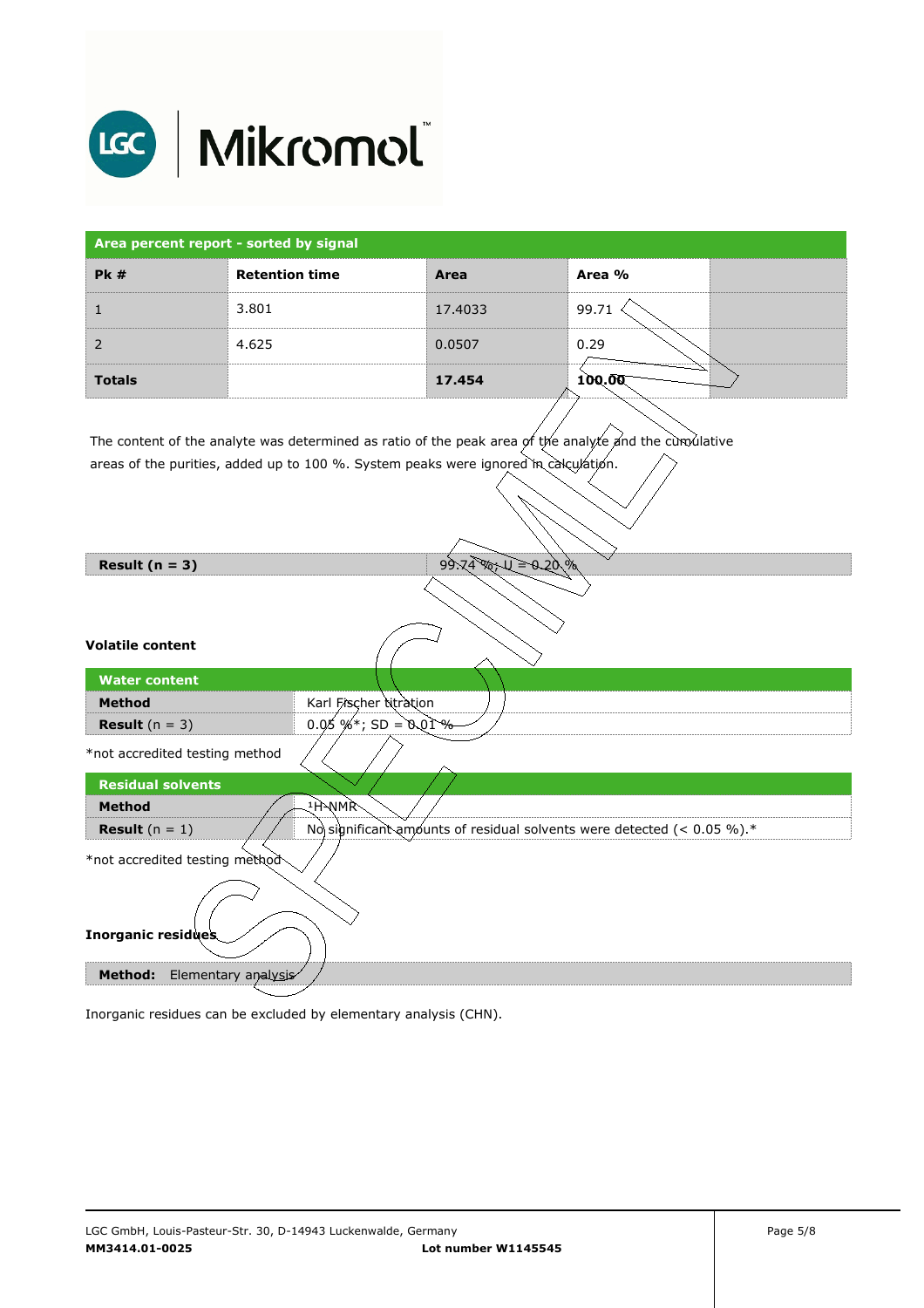

# **Identity**

The identity is assessed by ISO/IEC 17025 accredited testing methods.

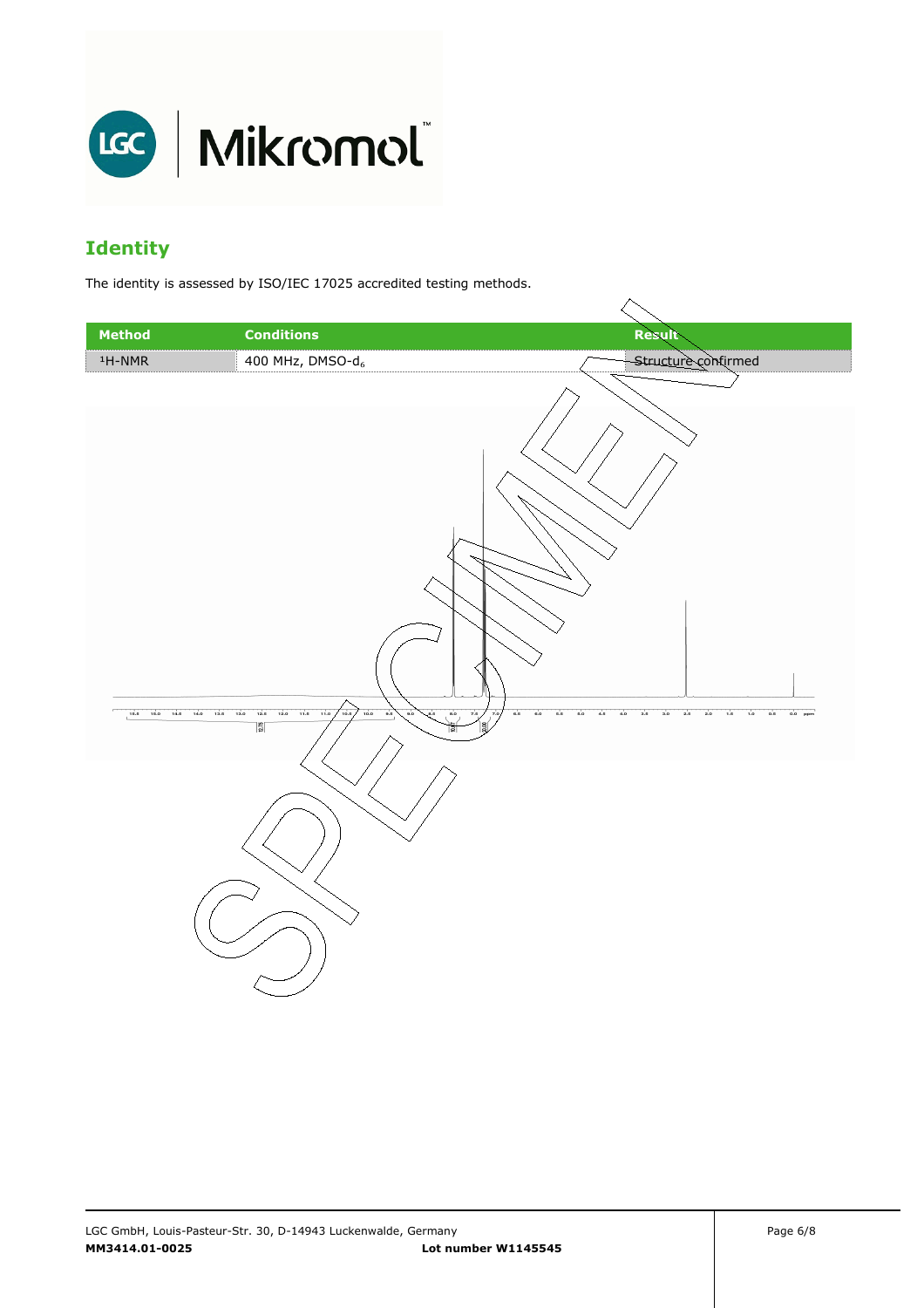

| <b>Method</b>                                                                               | <b>Conditions</b>                                                           | <b>Result</b>                       |
|---------------------------------------------------------------------------------------------|-----------------------------------------------------------------------------|-------------------------------------|
| <b>MS</b>                                                                                   | 3.2 kV ESI-; capillary temperature: 269 °C<br>Theoretical value: 205.01180  | Structure confirmed                 |
|                                                                                             |                                                                             |                                     |
| Apex 14538 Scan: #284 RT: 3,04 min NL: 8,99E+007<br>$110 -$<br>$\%$<br>205,00986<br>$100 -$ |                                                                             | FTMS - PESI Full ms [80.00-1000.00] |
| 90 <sub>o</sub><br>$80 -$                                                                   |                                                                             |                                     |
| $70 -$                                                                                      |                                                                             |                                     |
| Rel. Intensity [%]<br>$60 -$<br>$50 -$                                                      |                                                                             |                                     |
| $40 -$<br>$30 -$                                                                            |                                                                             |                                     |
| $20 -$<br>$10 -$<br>206,01294                                                               |                                                                             |                                     |
| 161,01968<br>$\circ$<br>79 100<br>200                                                       | 272,99786<br>433,01046<br>300<br>400<br>-500<br>700<br>600<br>Mass<br>[m/z] | $m/z$<br>800<br>900<br>1.000        |
|                                                                                             |                                                                             |                                     |